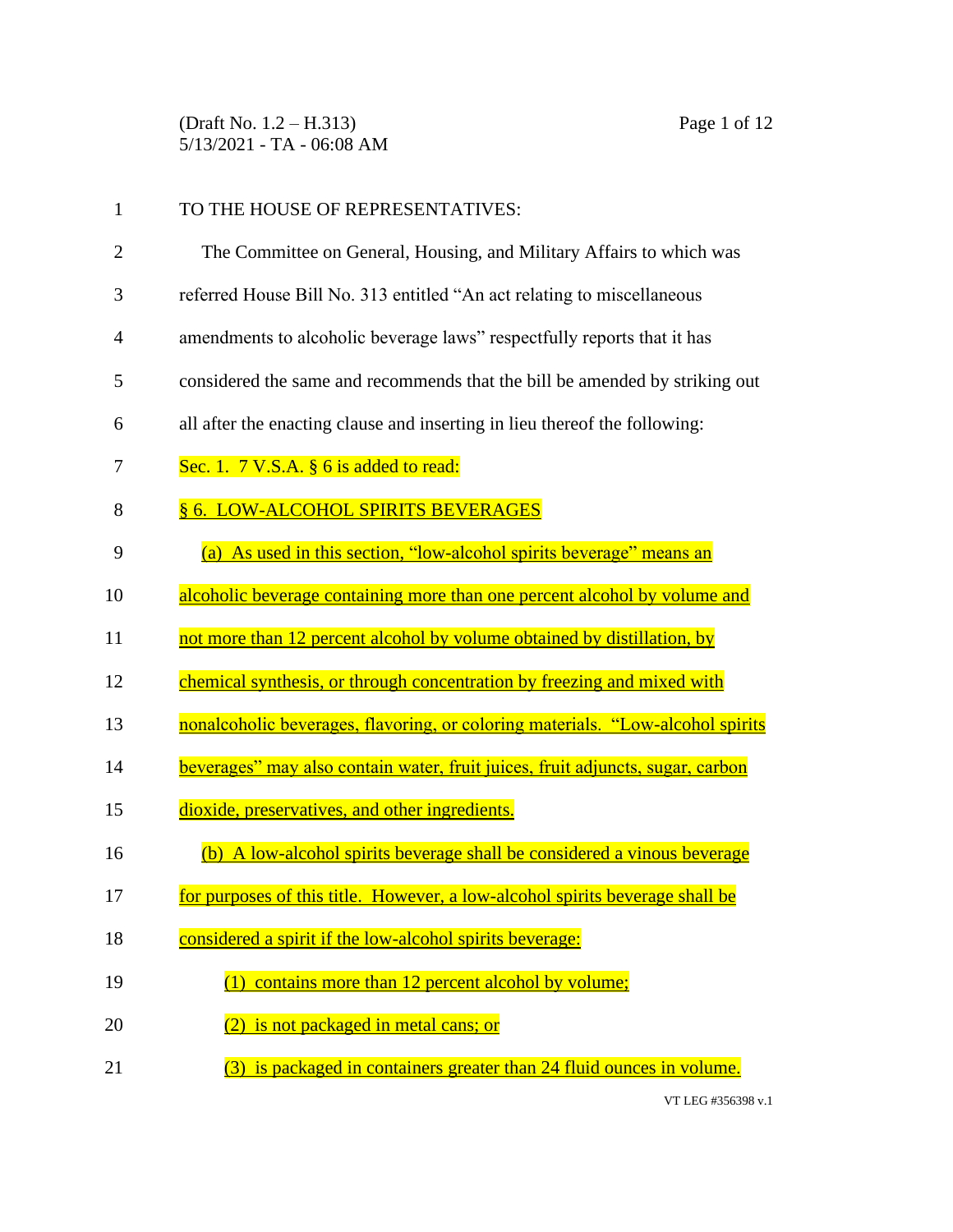(Draft No. 1.2 – H.313) Page 2 of 12 5/13/2021 - TA - 06:08 AM

| 1  | (c) The holder of a manufacturer's or rectifier's license that is permitted to      |
|----|-------------------------------------------------------------------------------------|
| 2  | operate a facility pursuant to subdivision $271(a)(1)(C)$ of this title may produce |
| 3  | low-alcohol spirits beverages.                                                      |
| 4  | (d) A low-alcohol spirits beverage shall be a "beverage" for purposes of 10         |
| 5  | <u>V.S.A. § 1521.</u>                                                               |
| 6  | Sec. 2. 7 V.S.A. § 204 is amended to read:                                          |
| 7  | § 204. APPLICATION AND RENEWAL FEES FOR LICENSES AND                                |
| 8  | PERMITS; DISPOSITION OF FEES                                                        |
| 9  | (a) The following fees shall be paid when applying for a new license or             |
| 10 | permit or to renew a license or permit:                                             |
| 11 | * * *                                                                               |
| 12 | $(6)$ For a third-class license, \$1,095.00 for an annual license and               |
| 13 | \$550.00 for a six-month license. For a stand-alone third-class license, the        |
| 14 | issuing municipality may assess an additional \$50.00 local processing fee.         |
| 15 | * * *                                                                               |
| 16 | (24) For a third-class license granted to the holder of a manufacturer's            |
| 17 | or rectifier's license, \$230.00.                                                   |
| 18 | (b) Except for fees collected for first-, second-, and third-class licenses, the    |
| 19 | fees collected pursuant to subsection (a) of this section shall be deposited in the |
| 20 | Liquor Control Enterprise Fund. The other fees shall be distributed as follows:     |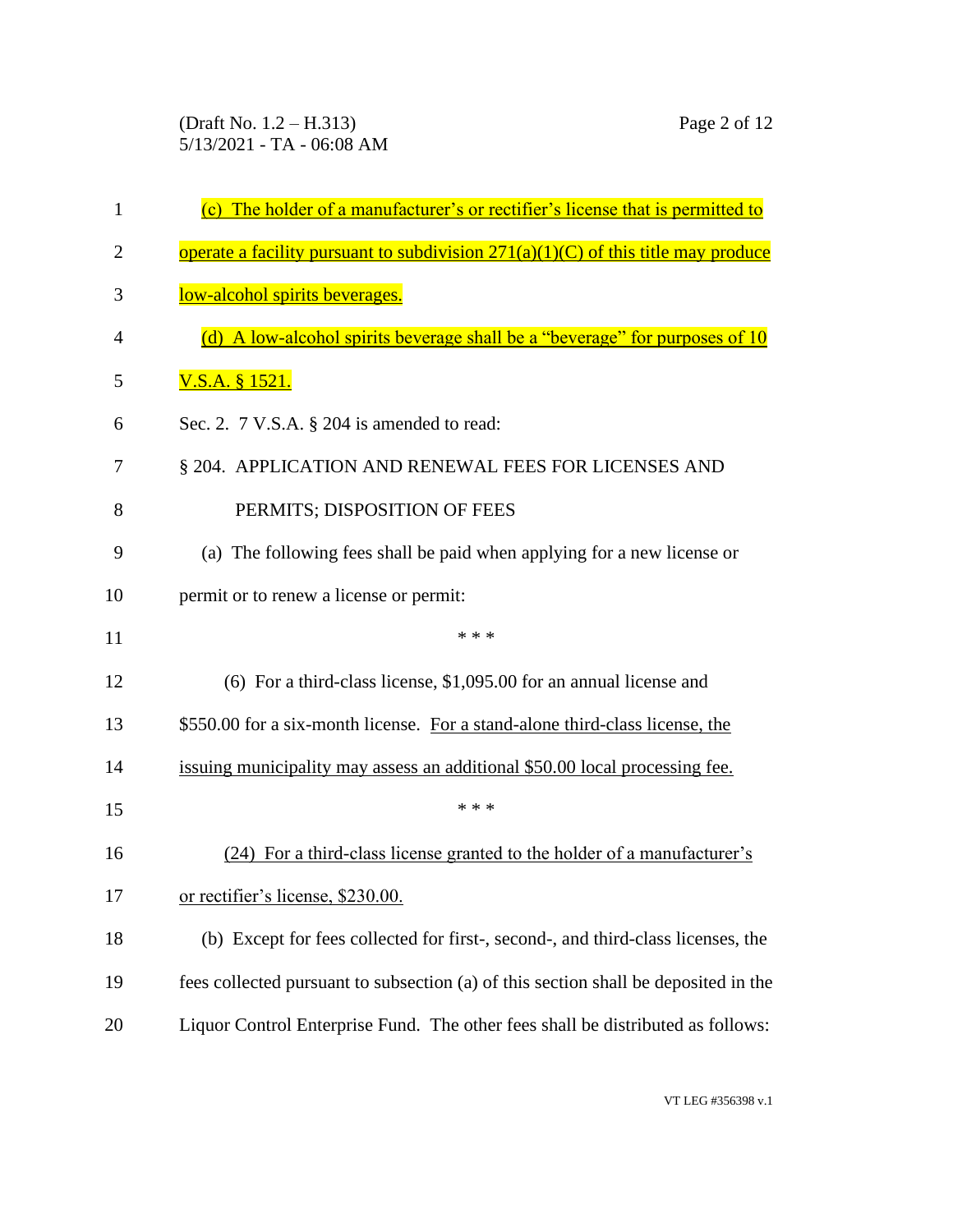## (Draft No. 1.2 – H.313) Page 3 of 12 5/13/2021 - TA - 06:08 AM

| 1              | (1) Third-class license fees: 55 percent shall go to the Liquor Control           |
|----------------|-----------------------------------------------------------------------------------|
| $\overline{c}$ | Enterprise Fund, and 45 percent shall go to the General Fund and shall fund       |
| 3              | alcohol abuse prevention and treatment programs. The local processing fee for     |
| 4              | stand-alone third-class licenses shall be retained by the issuing municipality.   |
| 5              | * * *                                                                             |
| 6              | Sec. 3. 7 V.S.A. § 230 is added to read:                                          |
| 7              | § 230. SALE OF ALCOHOLIC BEVERAGES FOR OFF-PREMISES                               |
| 8              | <b>CONSUMPTION</b>                                                                |
| 9              | (a) The Board of Liquor and Lottery and the local control commissioners           |
| 10             | may authorize:                                                                    |
| 11             | (1) First- and third-class licensees to sell malt beverages, vinous               |
| 12             | beverages, and spirits-based prepared drinks for off-premises consumption.        |
| 13             | All sales of alcoholic beverages for off-premises consumption must be             |
| 14             | accompanied by a food order.                                                      |
| 15             | (2) Second-class licensees to provide curbside pickup of unopened                 |
| 16             | containers of the alcoholic beverages that the licensee is permitted to sell from |
| 17             | the licensed premises pursuant to section 222 of this subchapter.                 |
| 18             | (3) Fourth-class licensees to provide curbside pickup of unopened                 |
| 19             | containers of the alcoholic beverages that the licensee is permitted to sell from |
| 20             | the licensed location pursuant to section 224 of this subchapter.                 |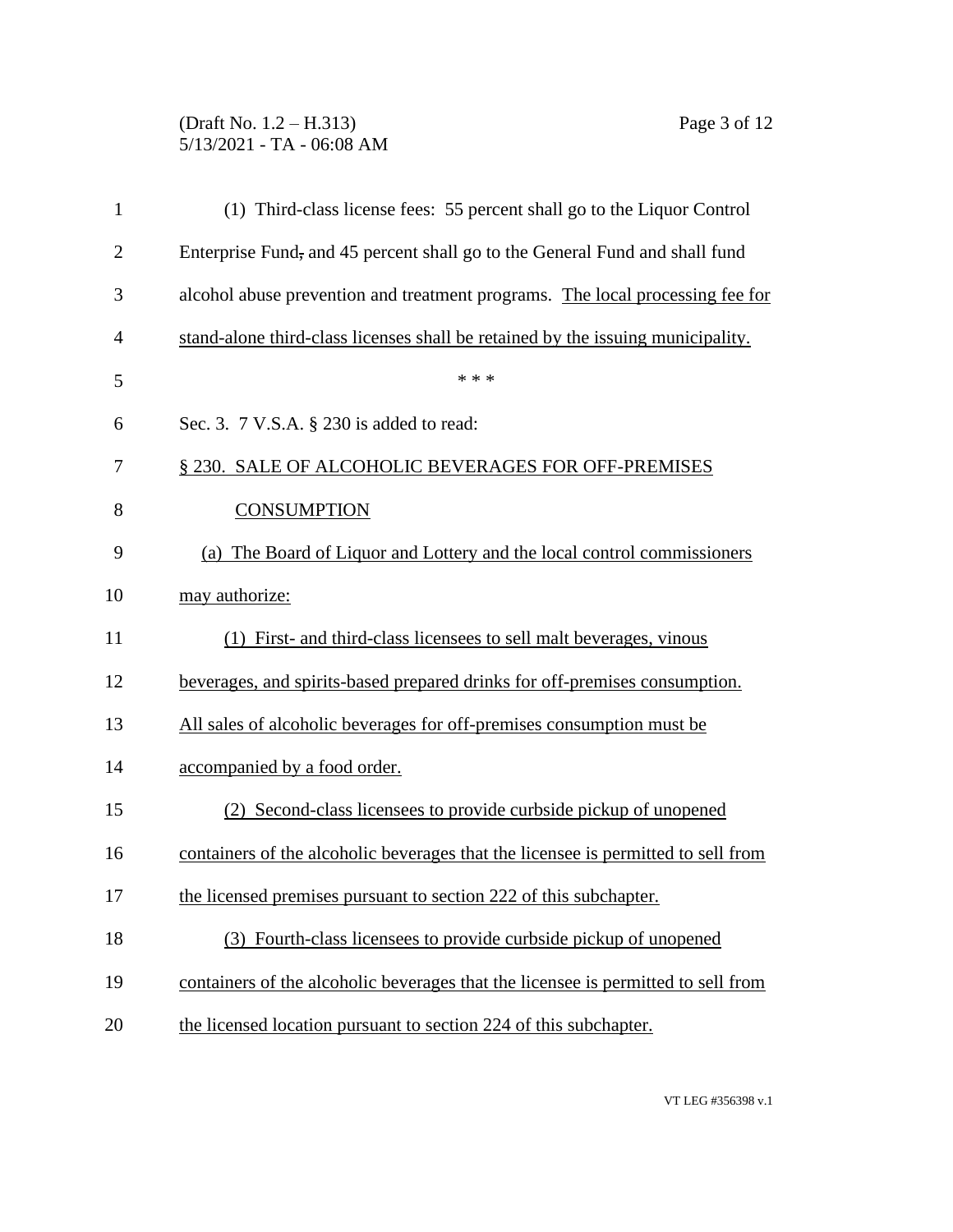## (Draft No. 1.2 – H.313) Page 4 of 12 5/13/2021 - TA - 06:08 AM

| $\mathbf{1}$   | (b) For any alcoholic beverage sold pursuant to subdivision $(a)(1)$ of this        |
|----------------|-------------------------------------------------------------------------------------|
| $\overline{2}$ | section, the first- or third-class licensee shall provide the alcoholic beverage in |
| 3              | a container:                                                                        |
| 4              | (1) with a securely affixed tamper-evident seal; and                                |
| 5              | (2) bearing a label that:                                                           |
| 6              | (A) states that the beverage contains alcohol; and                                  |
| 7              | (B) lists the ingredients and serving size.                                         |
| 8              | (c) A licensee may sell alcoholic beverages pursuant to this section                |
| 9              | between $10:00$ a.m. and $11:00$ p.m.                                               |
| 10             | (d) The Board of Liquor and Lottery may adopt rules and forms necessary             |
| 11             | to implement this section.                                                          |
| 12             | Sec. 4. $7$ V.S.A. $\S$ 253 is amended to read:                                     |
| 13             | § 253. FESTIVAL PERMITS                                                             |
| 14             | * * *                                                                               |
| 15             | $(b)(1)$ A festival required to be permitted under this section is any event        |
| 16             | that is open to the public for which the primary purpose is to serve one or more    |
| 17             | of the following: malt beverages, vinous beverages, fortified wines, or spirits.    |
| 18             | (c) A festival permit holder is permitted to conduct an event that is open to       |
| 19             | the public at which one or more of the following are served: malt beverages,        |
| 20             | vinous beverages, fortified wines, or spirits.                                      |
| 21             | (d) The permit holder shall ensure the following:                                   |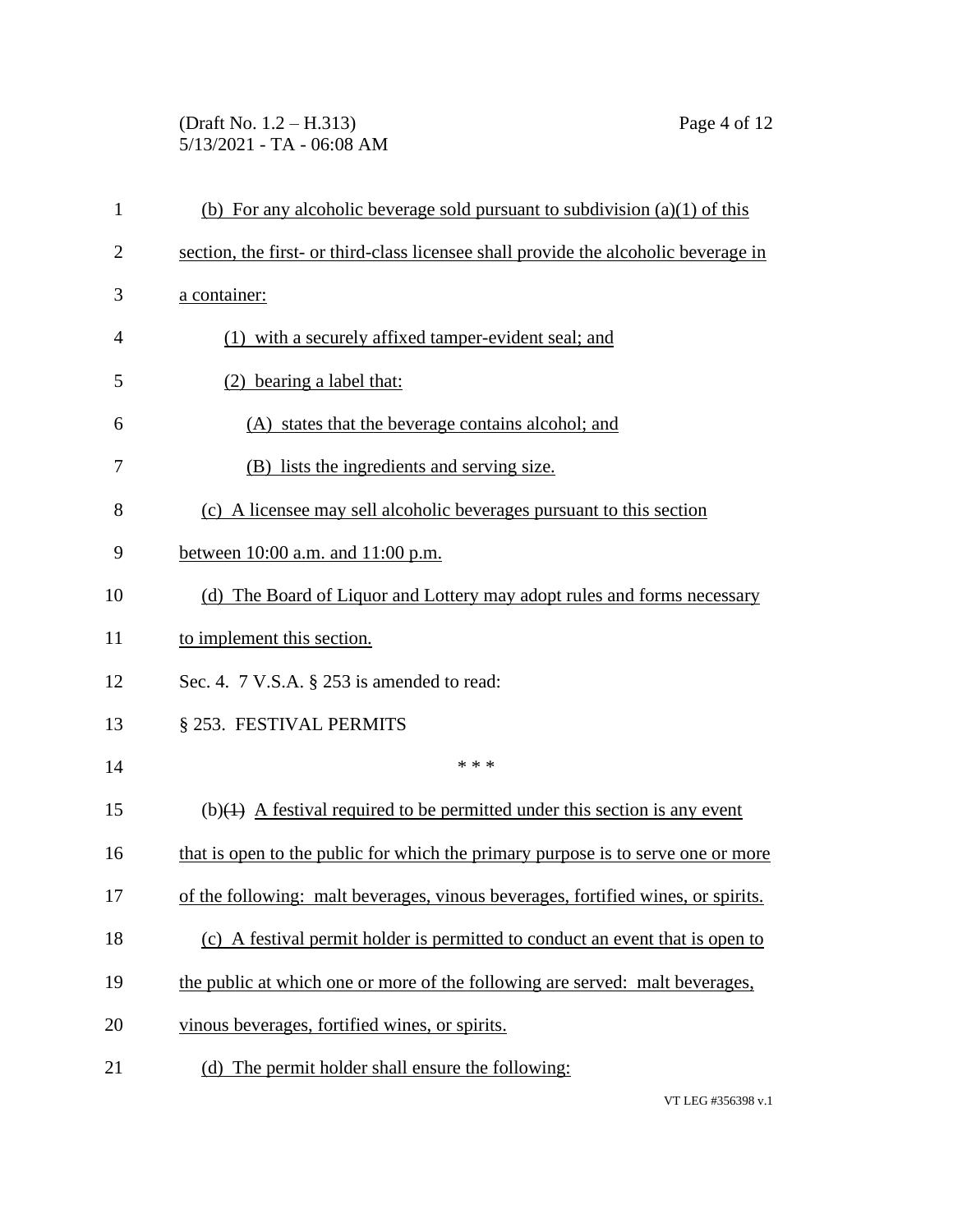# (Draft No. 1.2 – H.313) Page 5 of 12 5/13/2021 - TA - 06:08 AM

| $\mathbf{1}$   | (1) Attendees at the festival shall be required to pay an entry fee of not       |
|----------------|----------------------------------------------------------------------------------|
| $\overline{2}$ | less than \$5.00.                                                                |
| 3              | (2)(A) Malt beverages for sampling shall be offered in glasses that              |
| $\overline{4}$ | contain not more than 12 ounces with not more than 60 ounces served to any       |
| 5              | patron at one event.                                                             |
| 6              | (B) Vinous beverages for sampling shall be offered in glasses that               |
| 7              | contain not more than five ounces with not more than 25 ounces served to any     |
| 8              | patron at one event.                                                             |
| 9              | (C) Fortified wines for sampling shall be offered in glasses that                |
| 10             | contain not more than three ounces with not more than 15 ounces served to any    |
| 11             | patron at one event.                                                             |
| 12             | (D) Spirits for sampling shall be offered in glasses that contain not            |
| 13             | more than one ounce with not more than five ounces served to any patron at       |
| 14             | one event.                                                                       |
| 15             | Patrons attending a festival where combinations of malt, vinous,<br>(E)          |
| 16             | fortified wines, or spirits are mutually sampled shall not be served more than a |
| 17             | combined total of six U.S. standard drinks containing 3.6 fluid ounces or        |
| 18             | 84 grams of pure ethyl alcohol.                                                  |
| 19             | (3) The event shall be conducted in compliance with all the                      |
| 20             | requirements of this title.                                                      |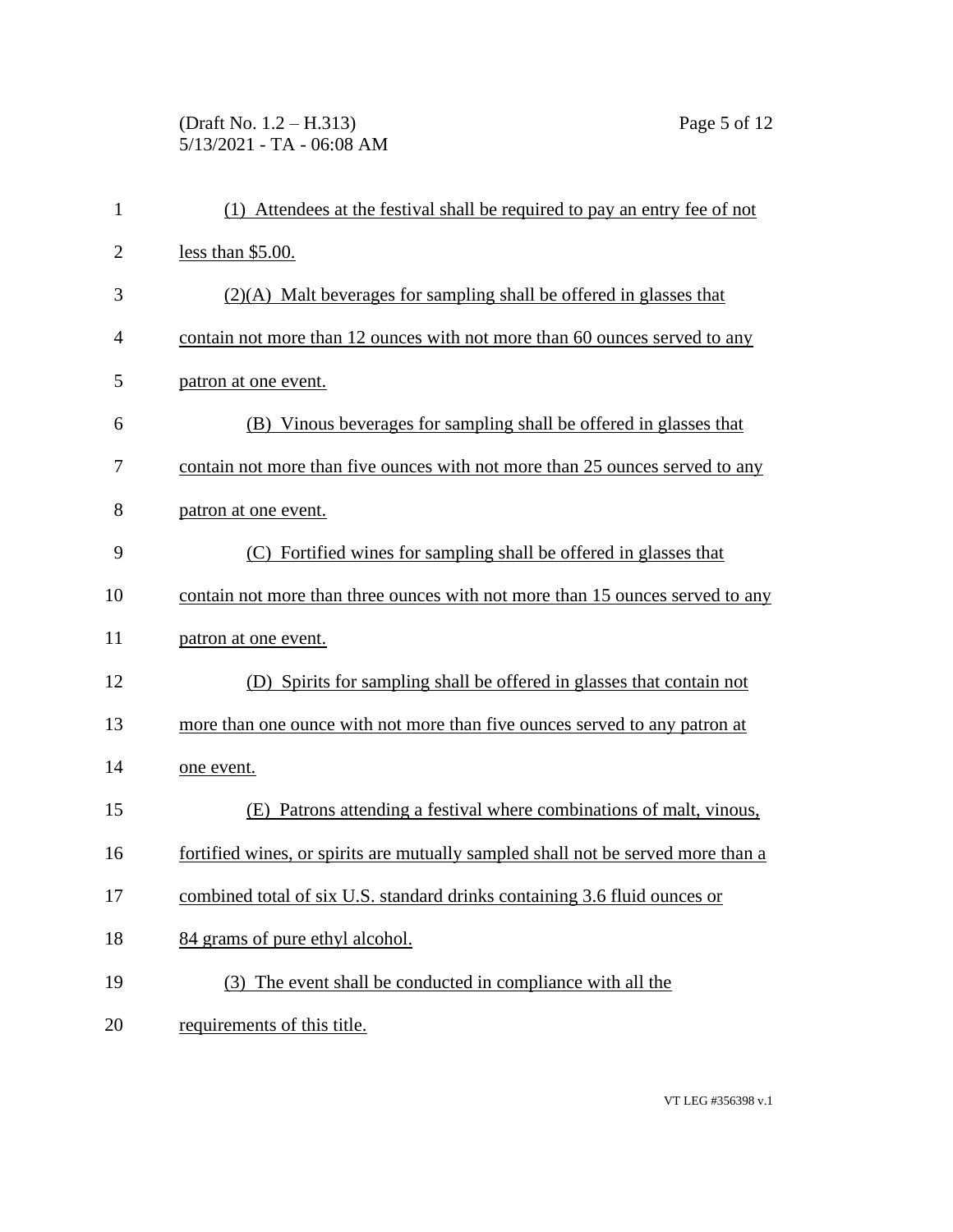### (Draft No. 1.2 – H.313) Page 6 of 12 5/13/2021 - TA - 06:08 AM

| $\mathbf{1}$   | $(e)(1)$ A festival permit holder may purchase invoiced volumes of malt or                      |
|----------------|-------------------------------------------------------------------------------------------------|
| $\overline{2}$ | vinous beverages directly from a manufacturer or packager licensed in                           |
| 3              | Vermont, or a manufacturer or packager that holds a federal Basic Permit or                     |
| $\overline{4}$ | Brewers Notice or evidence of licensure in a foreign country that is satisfactory               |
| 5              | to the Board.                                                                                   |
| 6              | (2) The invoiced volumes of malt or vinous beverages may be                                     |
| $\tau$         | transported to the site and sold by the glass to the public by the permit holder                |
| 8              | or its employees and volunteers only during the event.                                          |
| 9              | $\overline{(e)(f)}$ A festival permit holder shall be subject to the provisions of this title,  |
| 10             | including section 214 of this title, and the rules of the Board regarding the sale              |
| 11             | of the alcoholic beverages and shall pay the tax on the malt or vinous                          |
| 12             | beverages pursuant to section 421 of this title.                                                |
| 13             | $\left(\frac{d}{g}\right)$ A person shall be granted no not more than four festival permits per |
| 14             | year, and each permit shall be valid for no not more than four consecutive                      |
| 15             | days.                                                                                           |
| 16             | Sec. 5. 7 V.S.A. § 256 is amended to read:                                                      |
| 17             | § 256. PROMOTIONAL TASTINGS FOR LICENSEES                                                       |
| 18             | $(a)(1)$ At the request of a first- or second-class licensee, a holder of a                     |
| 19             | manufacturer's, rectifier's, or wholesale dealer's license may distribute without               |
| 20             | charge to the first- or second-class licensee's management and staff, provided                  |
|                |                                                                                                 |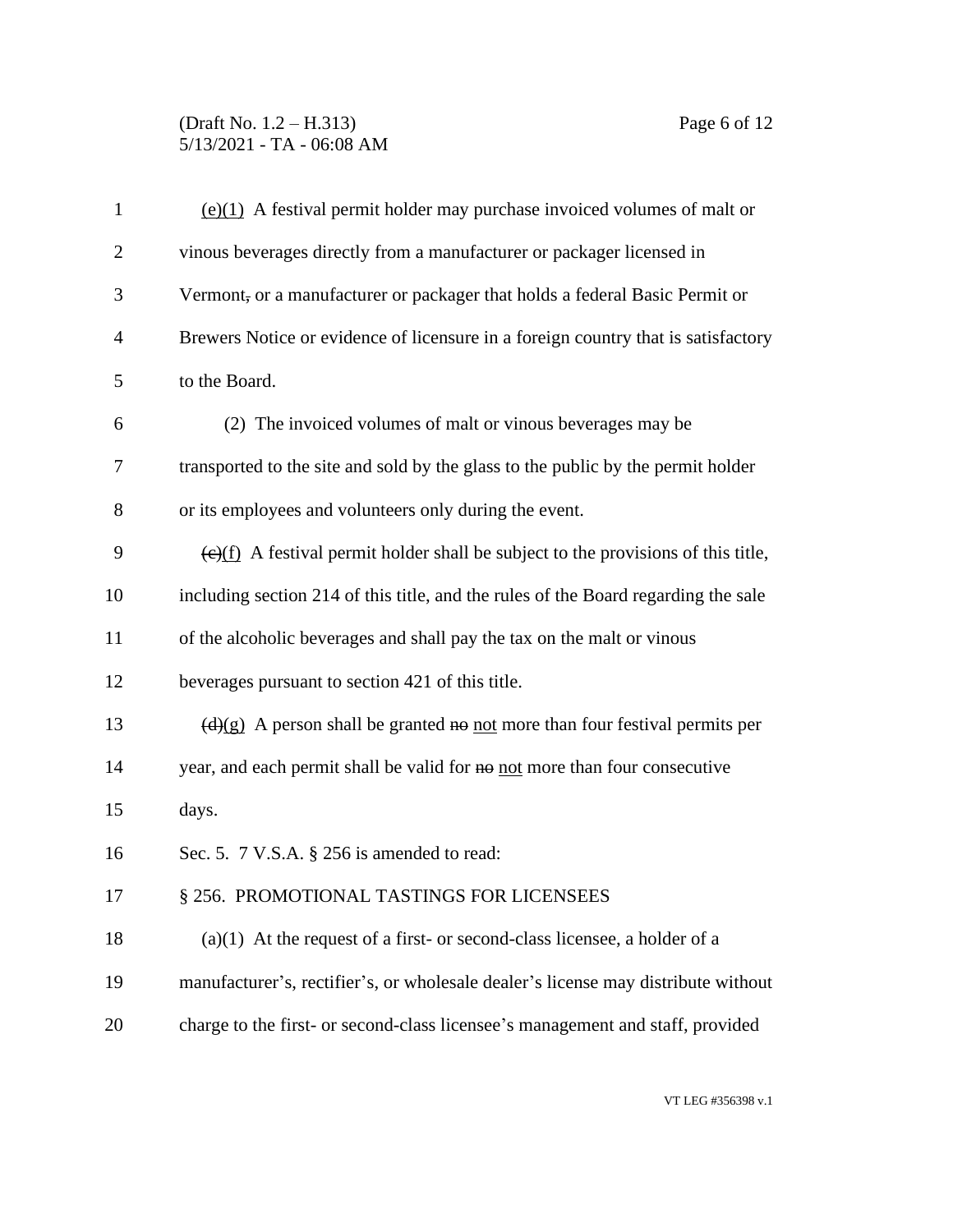### (Draft No. 1.2 – H.313) Page 7 of 12 5/13/2021 - TA - 06:08 AM

| $\mathbf{1}$   | they are of legal age and are off duty for the rest of the day, two ounces per      |
|----------------|-------------------------------------------------------------------------------------|
| $\overline{2}$ | person of vinous or malt beverages for the purpose of promoting the beverage.       |
| 3              | (2) At the request of a holder of a third-class license, a manufacturer or          |
| 4              | rectifier of spirits or fortified wines may distribute without charge to the third- |
| 5              | class licensee's management and staff, provided they are of legal age and are       |
| 6              | off duty for the rest of the day, one-quarter ounce of each beverage and no not     |
| 7              | more than a total of one ounce to each individual for the purpose of promoting      |
| 8              | the beverage.                                                                       |
| 9              | (3) No permit is required for a tasting pursuant to this subsection, but            |
| 10             | written notice of the event shall be provided to the Division of Liquor Control     |
| 11             | at least two days prior to the date of the tasting.                                 |
| 12             | * * *                                                                               |
| 13             | Sec. 6. 7 V.S.A. 277a is added to read:                                             |
| 14             | <u>§ 277a. SPIRITS CONSUMER SHIPPING LICENSE</u>                                    |
| 15             | (a) An in-state or out-of-state consumer shipping license may be granted to         |
| 16             | a manufacturer or rectifier of spirits or fortified wines in the same manner as a   |
| 17             | manufacturer or rectifier of malt or vinous beverages pursuant to section 277       |
| 18             | of this title. An in-state or out-of-state spirits or fortified wines consumer      |
| 19             | shipping license may only be granted to a manufacturer that meets all the           |
| 20             | requirements of section 277 and 279 of this title.                                  |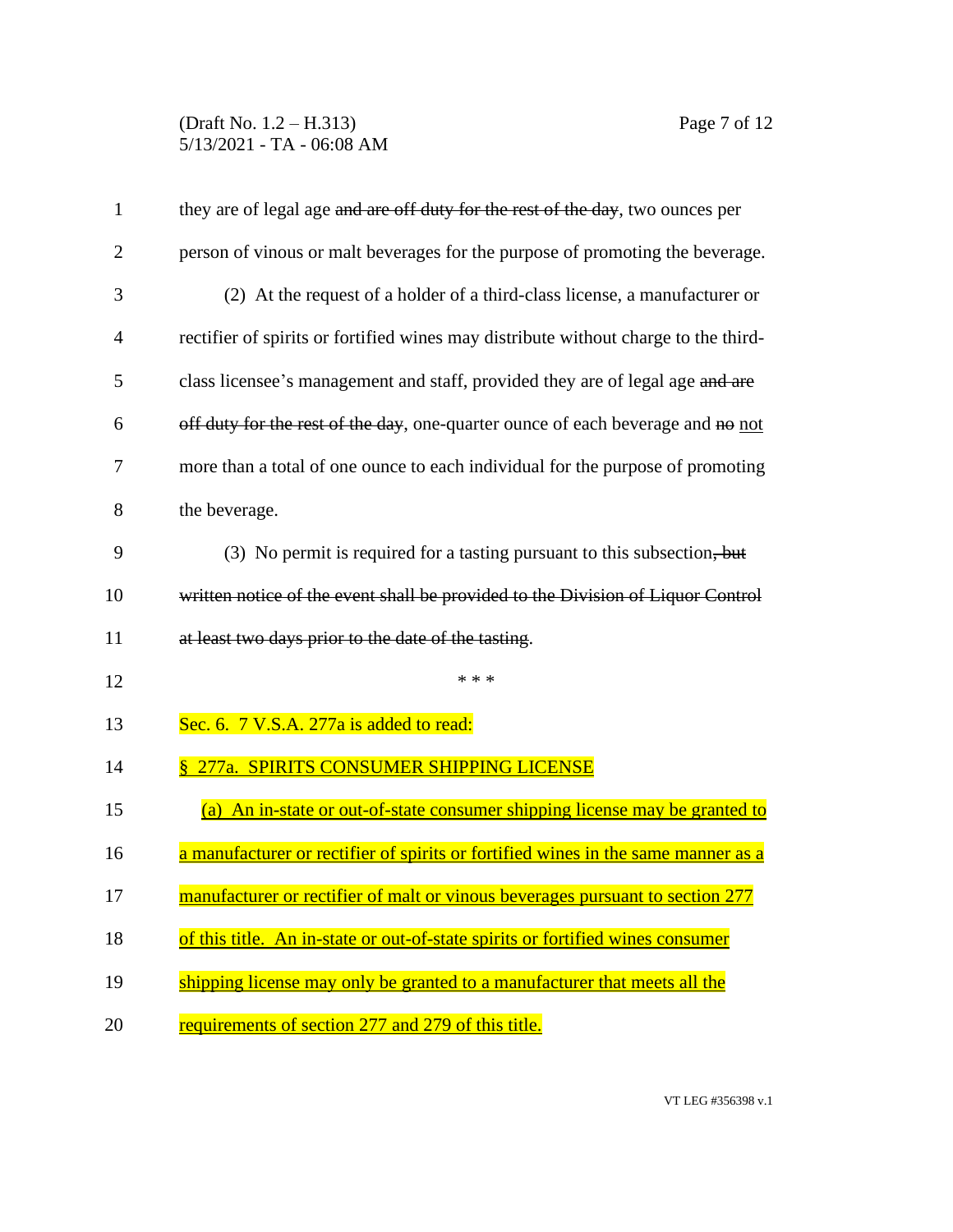| 1              | (b) The holder of a consumer shipping license that ships fortified wines or          |
|----------------|--------------------------------------------------------------------------------------|
| $\overline{2}$ | spirits shall:                                                                       |
| 3              | (1) register each product intended for sale within the State and affirm              |
| 4              | that it is the brand owner for each product registered;                              |
| 5              | (2) submit each product registration to the Division on a form prescribed            |
| 6              | by the Division; and                                                                 |
| 7              | (3) sell the <u>fortified wines or spirits</u> at the prevailing retail price set by |
| 8              | the Department.                                                                      |
| 9              | (c) The product registrations required by subsection (b) of this section shall       |
| 10             | remain valid provided the spirits or fortified wines consumer shipping license       |
| 11             | is valid. In the event of a change of ownership, the new owner shall renew the       |
| 12             | registration with the Division.                                                      |
| 13             | (d) In any calendar year, a spirits or fortified wines consumer shipping             |
| 14             | licensee shall not ship to any one Vermont resident more than:                       |
| 15             | $(1)$ 12 cases of fortified wines containing not more than 29 gallons of             |
| 16             | fortified wines; or                                                                  |
| 17             | (2) four cases of spirits containing not more than three gallons of spirits.         |
| 18             | (e) Notwithstanding subdivision $279(4)$ of this title, the holder of a spirits      |
| 19             | or fortified wines consumer shipping license shall submit to the Division            |
| 20             | quarterly reports containing the information required by subdivision 279(4).         |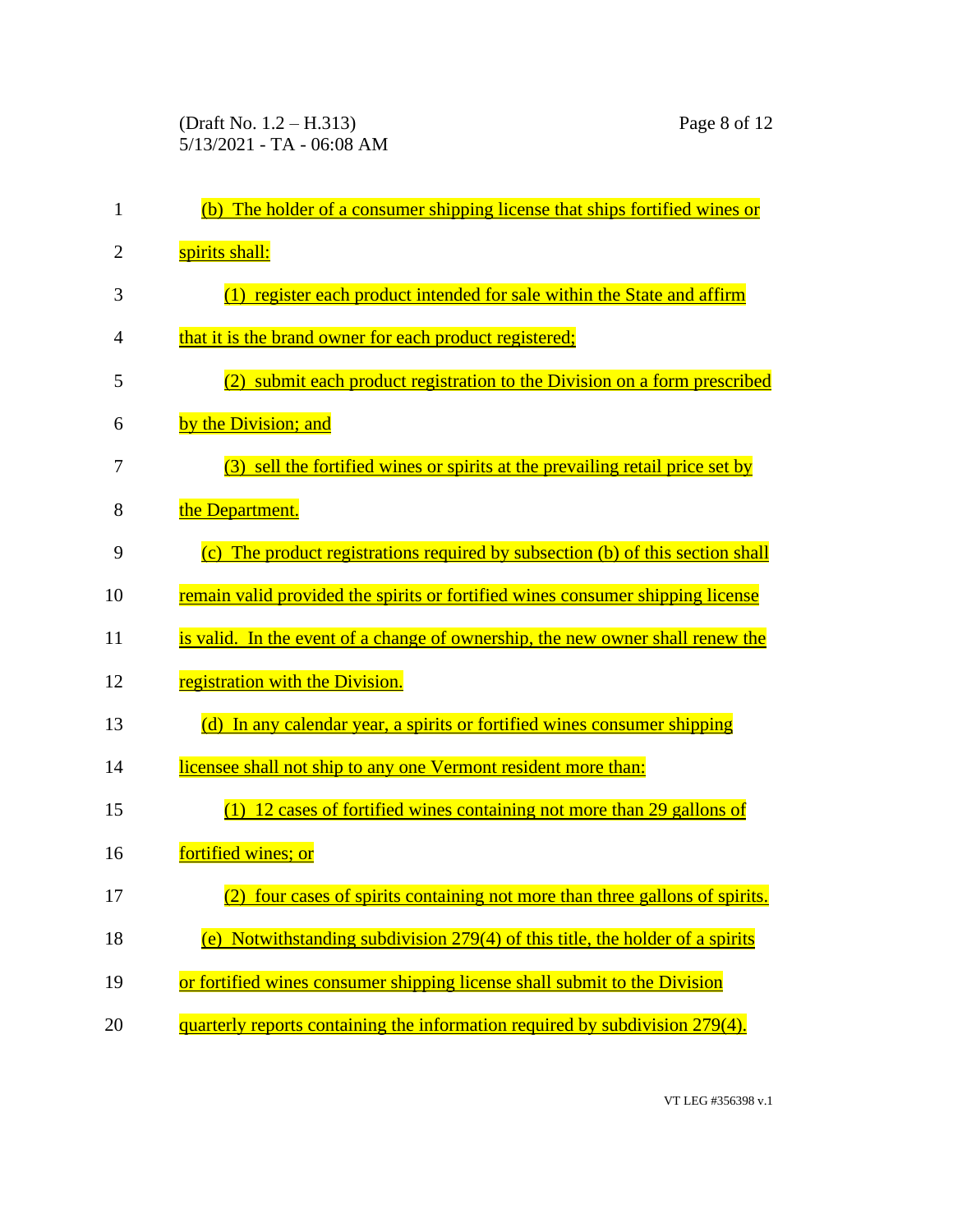(Draft No. 1.2 – H.313) Page 9 of 12 5/13/2021 - TA - 06:08 AM

| 1              | Sec. 7. FEE REDUCTION FOR RENEWAL OF FIRST-AND THIRD-                             |
|----------------|-----------------------------------------------------------------------------------|
| $\mathbf{2}$   | CLASS LICENSES BY CLUBS; TEMPORARY PROVISION                                      |
| 3              | Notwithstanding 7 V.S.A. $\S$ 204(a)(4) and (6), in the year 2021, the first-     |
| $\overline{4}$ | and third-class license renewal fees shall be waived for any club as defined in   |
| 5              | 7 V.S.A. § 2.                                                                     |
| 6              | Sec. 8. REPORT; SPORTS BETTING STUDY                                              |
| 7              | (a) On or before October 15, 2021, the Office of Legislative Counsel and          |
| 8              | the Joint Fiscal Office shall submit a written report to the House Committee on   |
| 9              | General, Housing, and Military Affairs and the Senate Committee on                |
| 10             | Economic Development, Housing and General Affairs concerning the current          |
| 11             | state of the regulated sports betting market in the United States. In particular, |
| 12             | the report shall examine and analyze:                                             |
| 13             | (1) the sports betting laws in each state that has an active or proposed          |
| 14             | sports betting market;                                                            |
| 15             | (2) studies carried out by other states concerning the legalization,              |
| 16             | taxation, and regulation of sports betting;                                       |
| 17             | (3) the models for regulation of sports betting that are currently                |
| 18             | operating in other states, including a summary of the tax or revenue sharing      |
| 19             | structures used in each state;                                                    |
| 20             | (4) for each state with an active sports betting market, the state revenue        |
| 21             | resulting from sports betting; and                                                |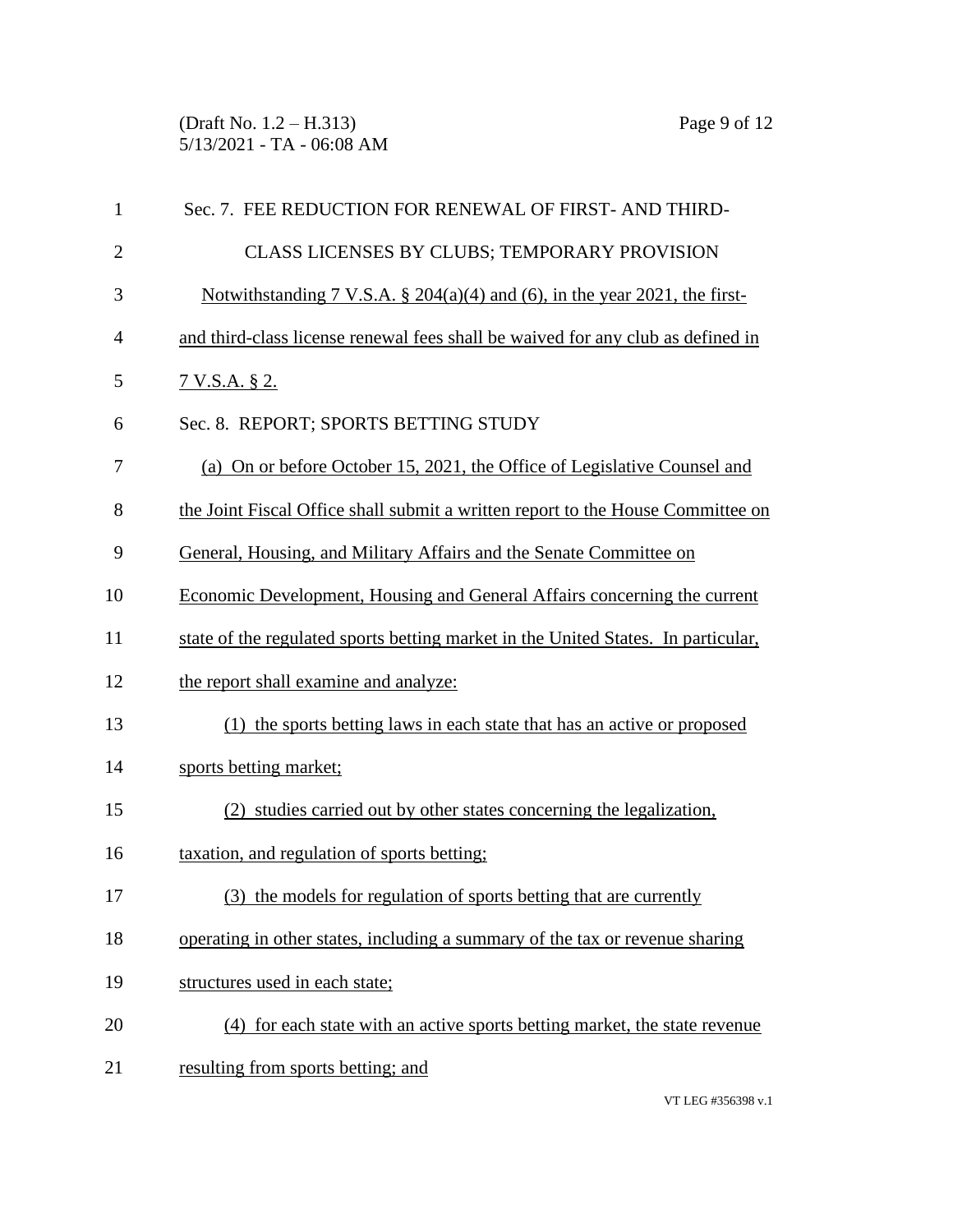(Draft No. 1.2 – H.313) Page 10 of 12 5/13/2021 - TA - 06:08 AM

| 1              | (5) any reports or information concerning impacts on problem gaming in                              |
|----------------|-----------------------------------------------------------------------------------------------------|
| $\overline{2}$ | the states with regulated sports betting markets.                                                   |
| 3              | (b) In the preparation of the report, the Office of Legislative Counsel and                         |
| 4              | the Joint Fiscal Office shall solicit input from the Department of Liquor and                       |
| 5              | Lottery, the Department of Taxes, the Office of the Attorney General, and                           |
| 6              | other stakeholders.                                                                                 |
| 7              | Sec. 9. REPORTS; DEPARTMENT OF LIQUOR AND LOTTERY; 2023                                             |
| 8              | <b>SUNSETS</b>                                                                                      |
| 9              | (a) On or before January 15, 2023, the Department of Liquor and Lottery                             |
| 10             | shall submit the following reports to the Senate Committee on Economic                              |
| 11             | Development, Housing and General Affairs and the House Committee on                                 |
| 12             | <b>General, Housing, and Military Affairs:</b>                                                      |
| 13             | (1) A report concerning the sale of alcoholic beverages for delivery and                            |
| 14             | curbside pickup by first-, second-, third-, and fourth-class licensees. The                         |
| 15             | report shall include an analysis of:                                                                |
| 16             | (A) the economic impact on the licensees that were approved to sell                                 |
| 17             | alcoholic beverages pursuant to 7 V.S.A. § 230; and                                                 |
| 18             | the impact on public safety and compliance with the State's                                         |
| 19             | alcoholic beverage laws.                                                                            |
| 20             | A report concerning the economic impact of the retail sale of low-                                  |
| 21             | alcohol spirits beverages pursuant to $7 \text{ V.S.A. }$ $\frac{6}{9}$ , including any information |

VT LEG #356398 v.1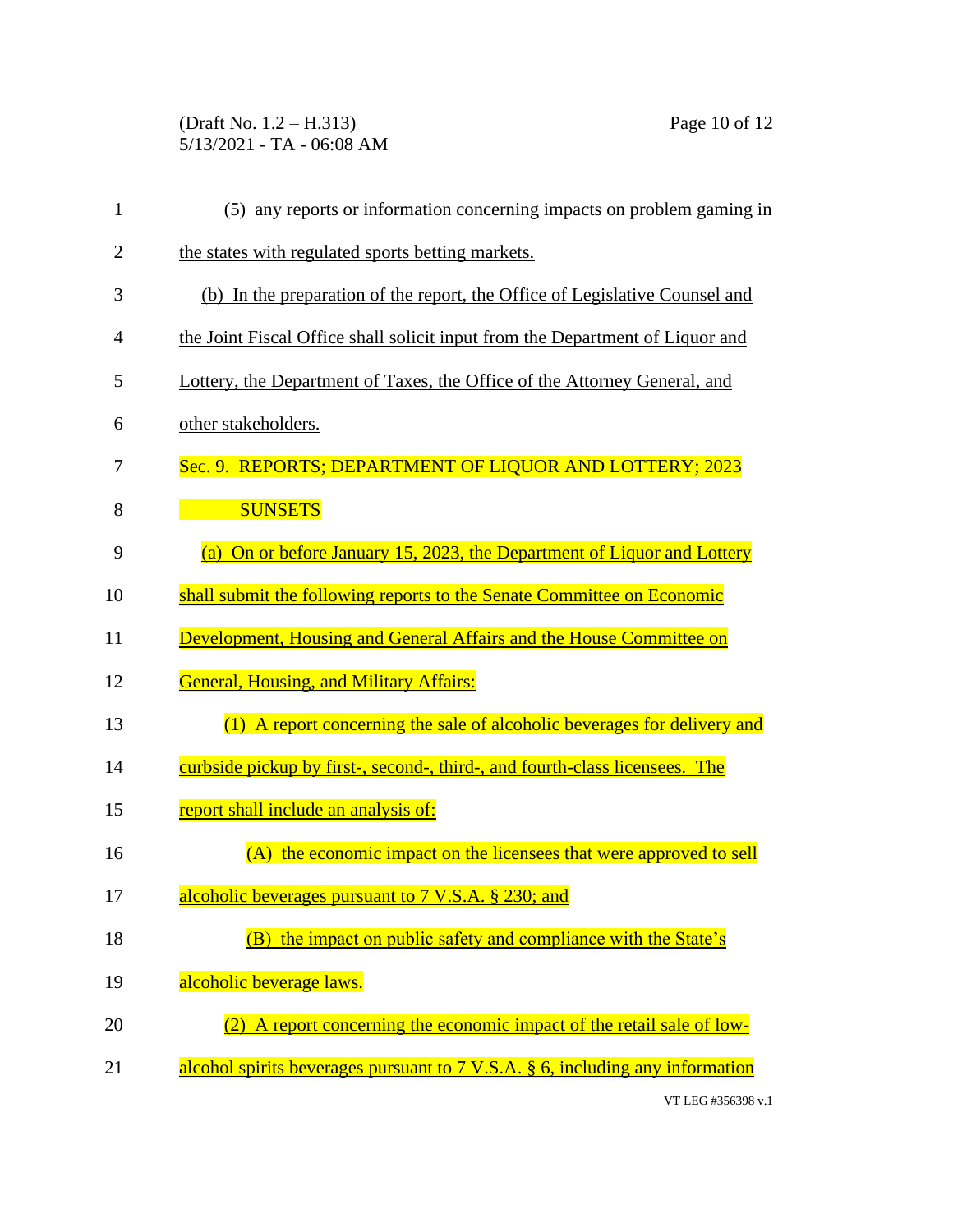(Draft No. 1.2 – H.313) Page 11 of 12 5/13/2021 - TA - 06:08 AM

| 1              | the Department deems necessary to evaluate the impact of $7 \text{ V.S.A. }$ $§ 6$ on the |
|----------------|-------------------------------------------------------------------------------------------|
| $\overline{2}$ | alcoholic beverages market.                                                               |
| 3              | (3) A report concerning the spirits and fortified wines consumer                          |
| 4              | shipping license program, including information concerning the number of                  |
| 5              | licensees, the volume of direct to consumer sales, and any impact on                      |
| 6              | compliance with the State's alcoholic beverage laws.                                      |
| 7              | (b) For the report required by subdivision $(a)(1)$ of this section, the                  |
| 8              | Department shall collect data from licensees that is sufficient to demonstrate            |
| 9              | the economic impact of the authority granted to the licensees pursuant to 7               |
| 10             | $V.S.A.$ § 230.                                                                           |
| 11             | Sec. 10. REPEALS                                                                          |
| 12             | The following are repealed on July 1, 2023:                                               |
| 13             | $(1)$ 7 V.S.A. § 6 (low-alcohol spirits beverages);                                       |
| 14             | (2) 7 V.S.A. § 230 (sale of alcoholic beverages for off-premises                          |
| 15             | consumption); and                                                                         |
| 16             | (3) 7 V.S.A. § 277a (spirits and fortified wines consumer shipping                        |
| 17             | license).                                                                                 |
| 18             | Sec. 11. EFFECTIVE DATES                                                                  |
| 19             | This act shall take effect on July 1, 2021, except that this section and Sec. 7           |
| 20             | (fee reduction for first- and third-class licenses) shall take effect on passage.         |
| 21             |                                                                                           |